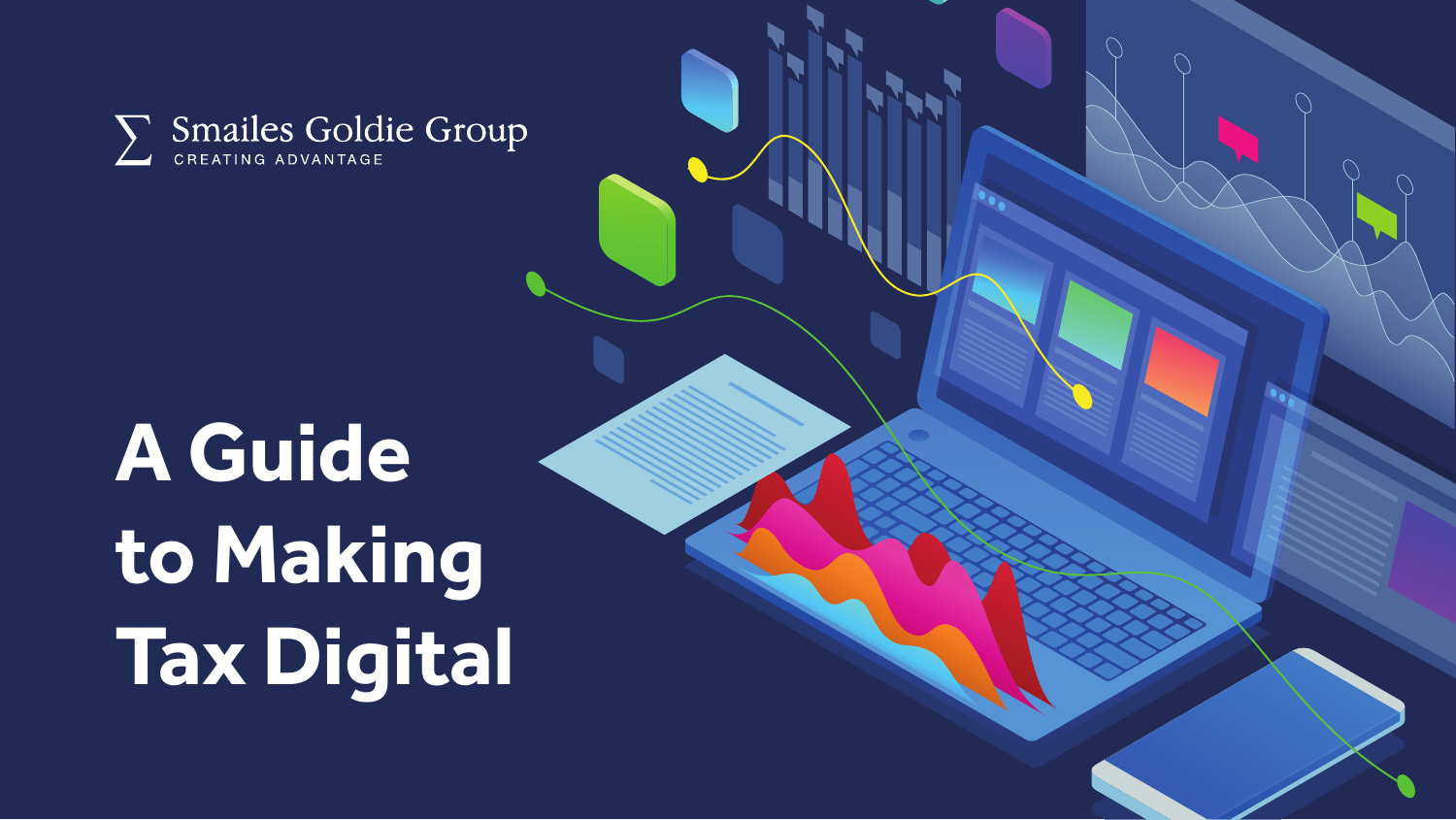#### **What is Making Tax Digital?**

#### **Making Tax Digital (MTD) is HM Revenue & Customs (HMRC) initiative to digitise the UK tax system through the phasing in of new digital tax recording and reporting requirements.**

This scheme aims to bring the UK's tax system into the modern era by innovating the approach that businesses use to report their affairs.

Under MTD, businesses and other taxpayers need to use HMRC-compliant software and processes to submit information digitally every quarter.

This will help to ensure that the tax information HMRC holds is accurate and up to date.

Although businesses may need to make a greater number of submissions each year, the point at which tax is due will remain unchanged.

At present, MTD has only been integrated into the VAT system, but it will eventually be phased in for all forms of taxation over the next few years.

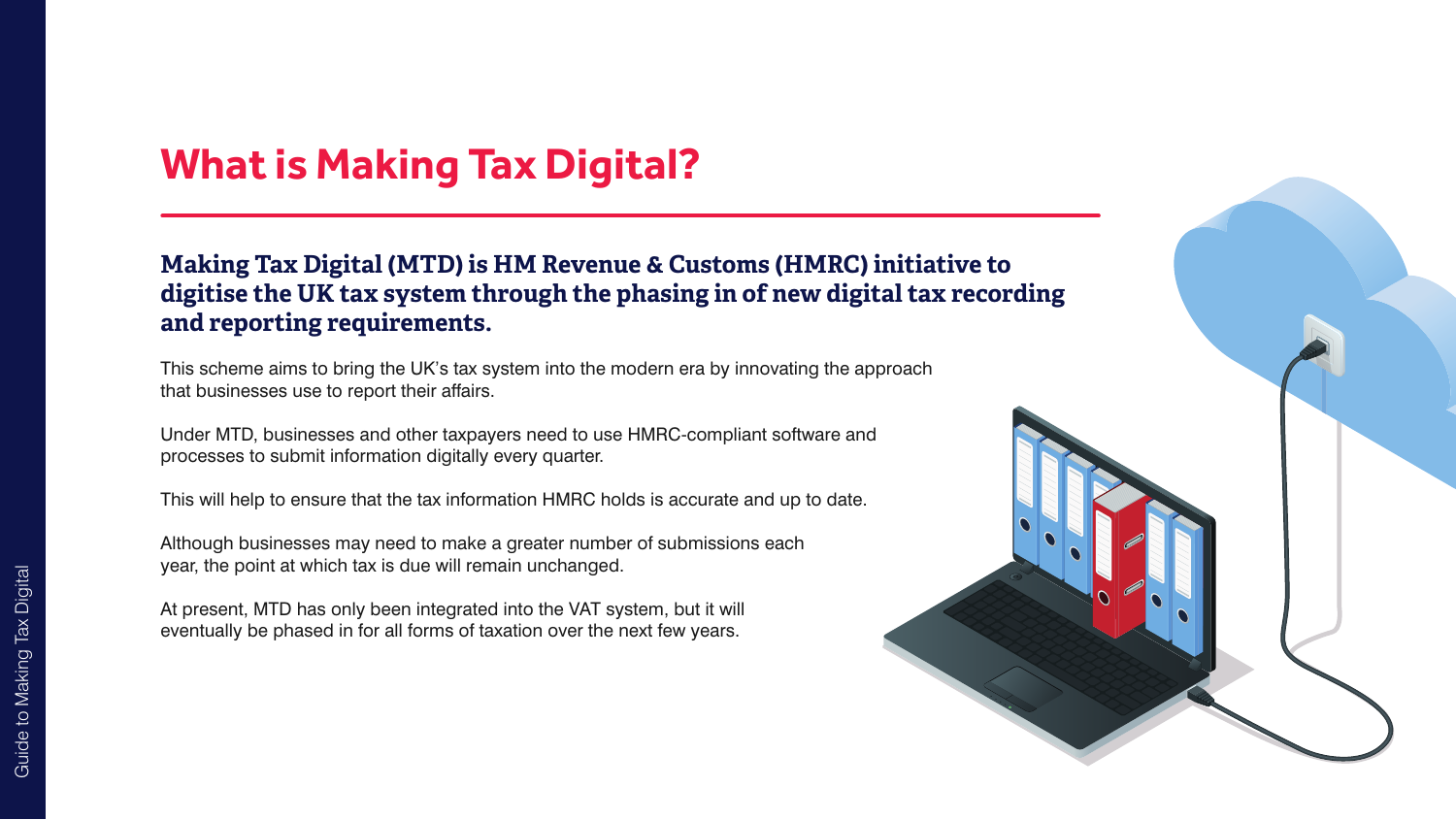# **Making Tax Digital for VAT**

Almost all VAT-registered businesses earning above the VAT threshold (currently £85,000) must now keep their records digitally and submit their VAT returns using MTD-compatible software each quarter.

Any business registered for VAT, but not earning above the VAT threshold, can still sign up for MTD, but only on a voluntary basis.

However, VAT-registered businesses with a taxable turnover below £85,000 will be required to follow MTD rules for their first return starting on or after April 2022.

**Please note, the 'soft landing period' for digital links ended in April 2021, which means that businesses face potential penalties if they do not use HMRC-compliant software or process to report their VAT affairs.**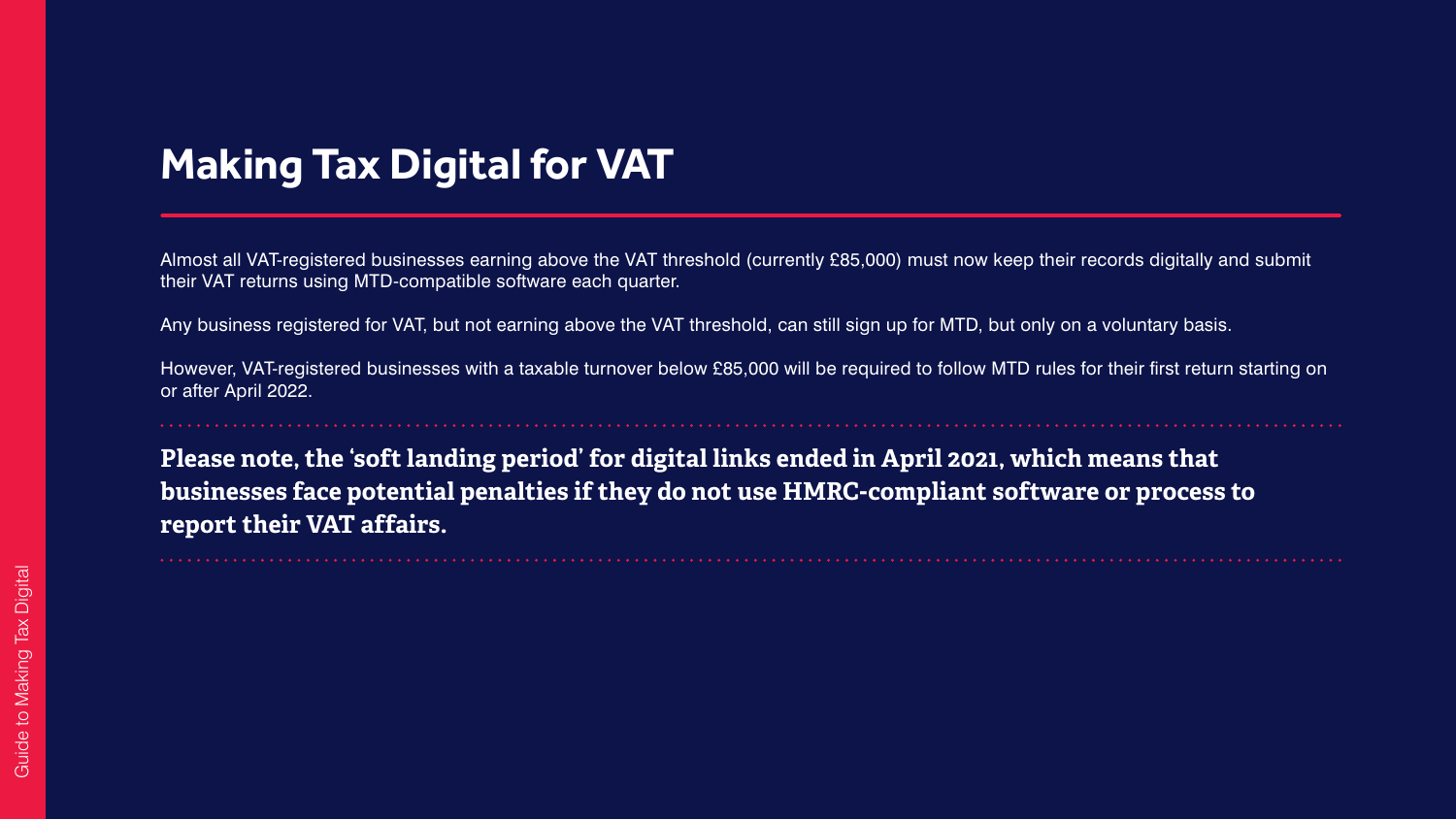#### **What is MTD-compatible software?**

If your accounting software is 'MTD-compatible', it has the facility for VAT Returns to be filed with HMRC and receive information back from HMRC directly, such as confirmation that a VAT Return has been received.

HMRC has published a list of accounting software providers who currently have MTD-compatible software.

However, we can help you find online accounting software that is suited to you and your business's needs.

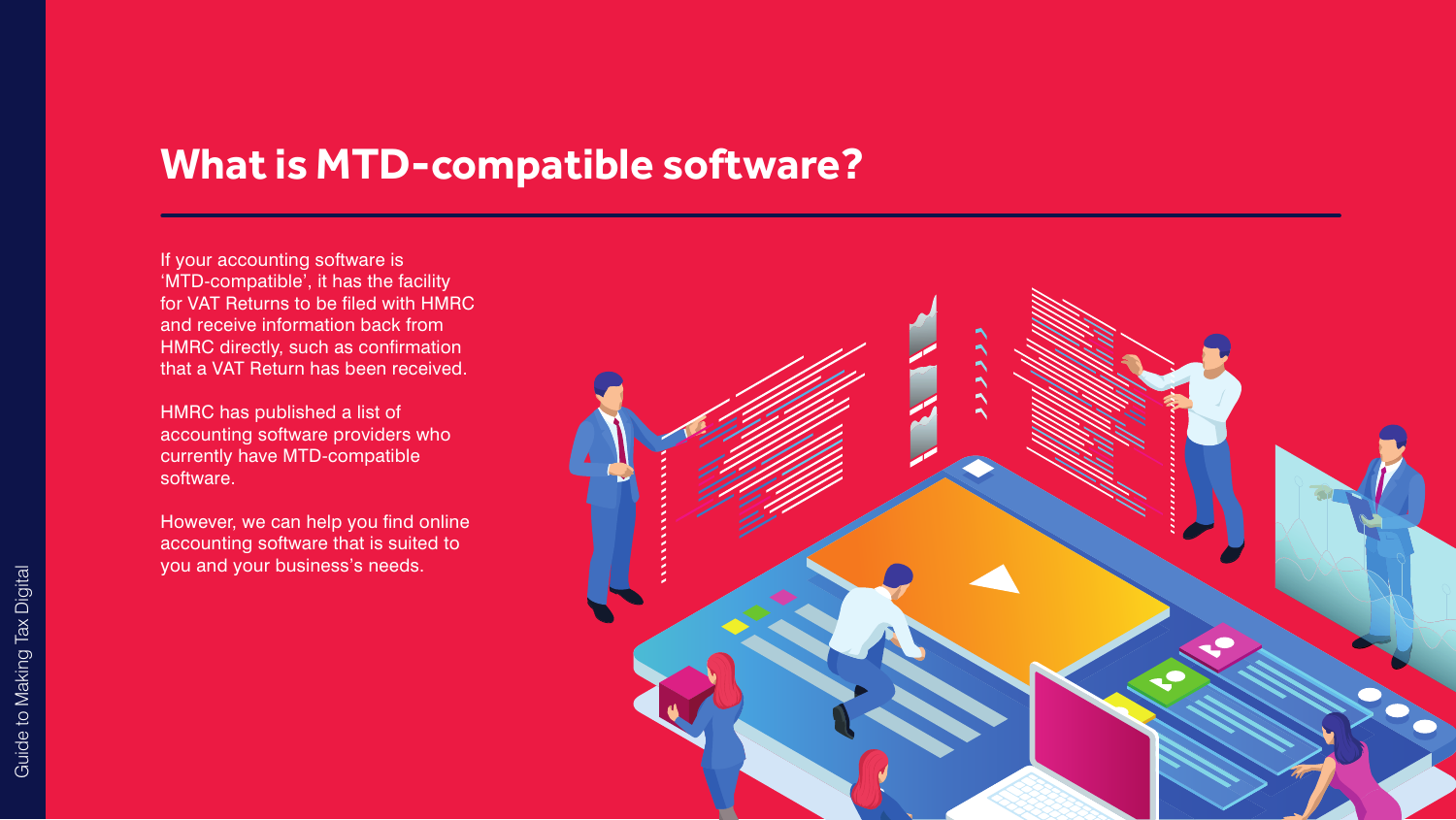# **Making Tax Digital for Income Tax**

Self-employed businesses and landlords with annual business or property income above £10,000 will need to follow the rules for MTD for Income Tax from accounting periods starting on or after 6 April 2023.

This is the next important phase of MTD and like the requirement for VAT, it will require self-employed businesses and landlords to report income using compliant software on a quarterly basis.

In some cases, businesses and their agents are already using compliant software to keep digital records, which may make this transition simpler.

**If you are a self-employed business or landlord you can voluntarily use software to keep business records digitally and send Income Tax updates to HMRC instead of filing a Self-Assessment tax return.**

HMRC is currently piloting this system with a select number of businesses to develop an effective Making Tax Digital service for Income Tax.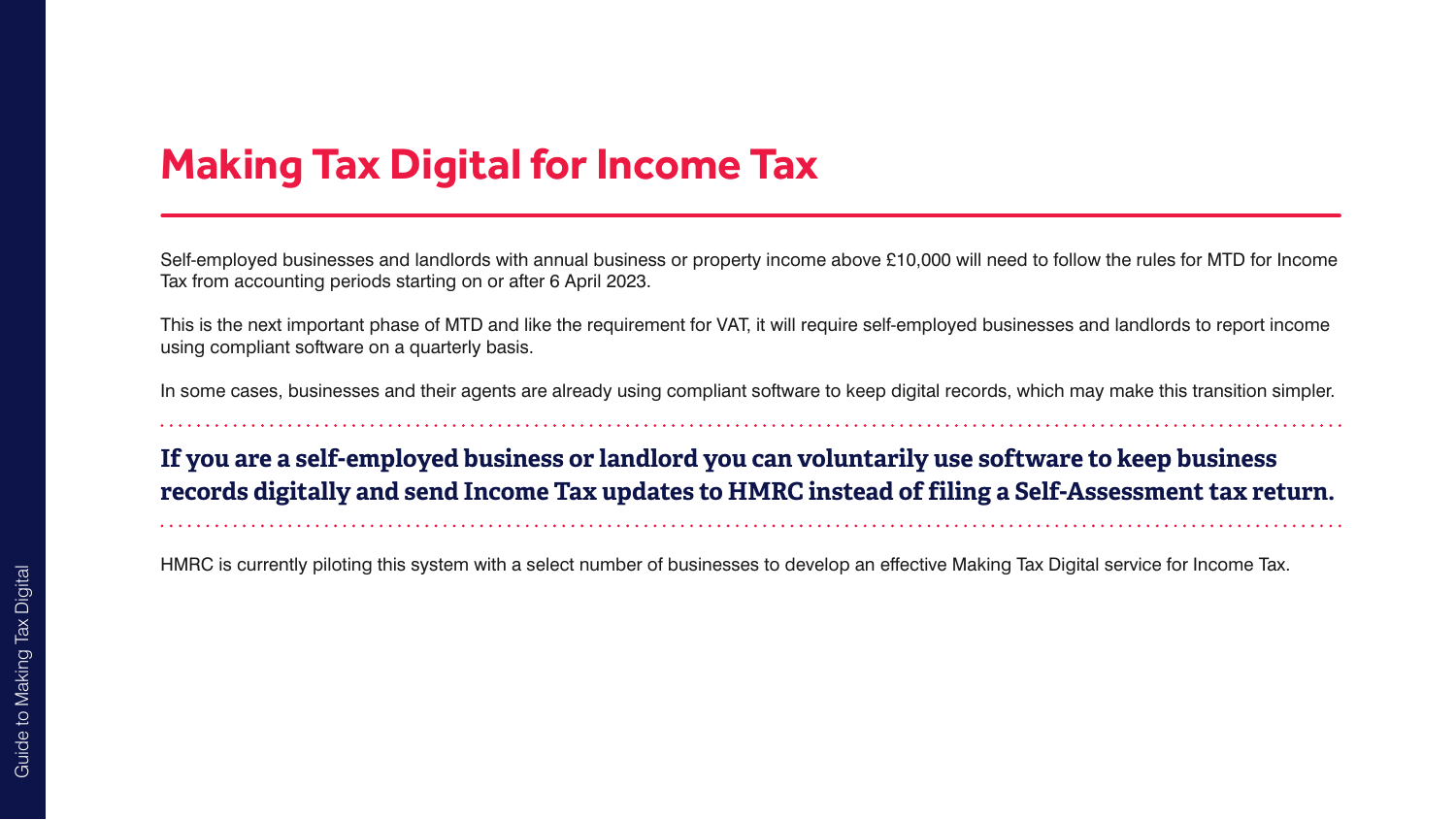### **Making Tax Digital for Corporation Tax**

HMRC intends to introduce its MTD initiative into the Corporation Tax regime from 2026 at the earliest.

At the moment, not much has been confirmed about this phase of MTD, as the Government is still consulting with businesses and their agents to help design an effective MTD for Corporate Tax system.

**The Government will also provide businesses with an opportunity to take part in a pilot for MTD for Corporation Tax before it becomes mandatory in the years ahead.**



╱